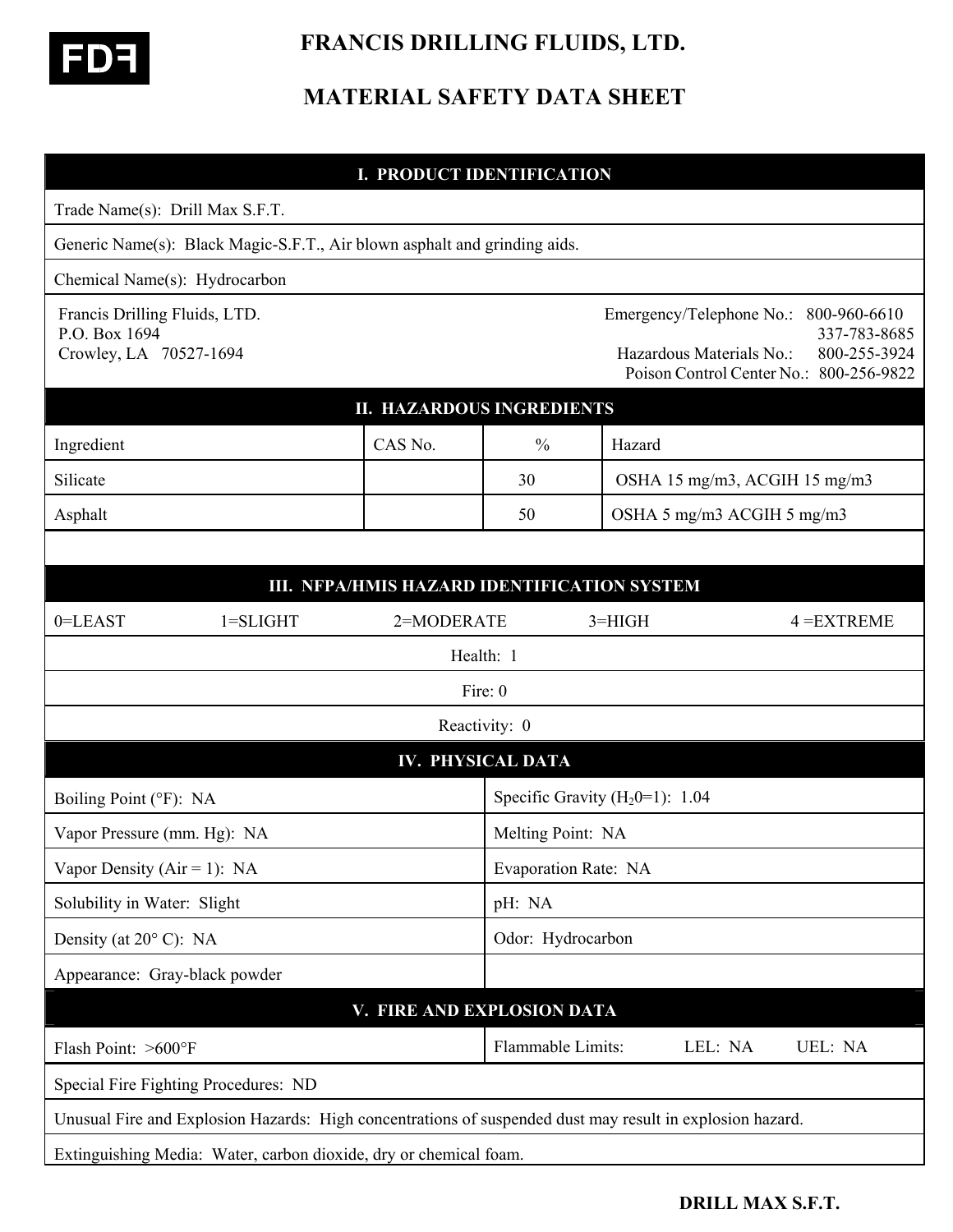#### **VI. REACTIVITY**

Stability: Stable

Hazardous Polymerization: Will not occur.

Incompatibility: ND

Hazardous Decomposition: None

### **VII. HEALTH HAZARD INFORMATION**

Routes of Exposure and Effects:

Skin: Prolonged or repeated exposure may cause irritation to skin.

Eyes: Prolonged or repeated exposure may cause irritation to eyes.

Inhalation: Prolonged or repeated exposure may cause irritation to mucous membranes.

Ingestion: ND

Permissible Exposure Limits: (for air contaminants)

OSHA PEL (8hr. TWA): Silicate: 15 mg/m3, Asphalt: 5 mg/m3

ACGIH TVL: Silicate: 15 mg/m3, Asphalt: 5 mg/m3

Carcinogenicity:

| Listed By NTP: Not listed | Listed By: IARC: Not listed | Listed By OSHA: Not listed |
|---------------------------|-----------------------------|----------------------------|
| Acute Oral LD50:          | Acute Dermal LD50:          | Aquatic Toxicology LC50:   |

Emergency and First Aid Procedures:

Skin: Wash with soap and water.

Eyes: Flush with water.

Ingestion: Drink water.

Inhalation: Remove to fresh air.

Additional Health Hazard Information::

Seek medical attention if irritation persists. Treat as a nuisance dust.

# **VIII. HANDLING AND USE PRECAUTIONS**

Steps to be Taken if Material is Released or Spilled: Sweep into waste container.

Waste Disposal Methods: Disposal should be in accordance with Federal, State and Local regulations. This material is not listed as a hazardous material, as defined in the Comprehensive Environmental Response, Compensation and Liability Act of 1980.

Handling and Storage Precautions: Store in a cool, dry area. Keep dust to a minimum.